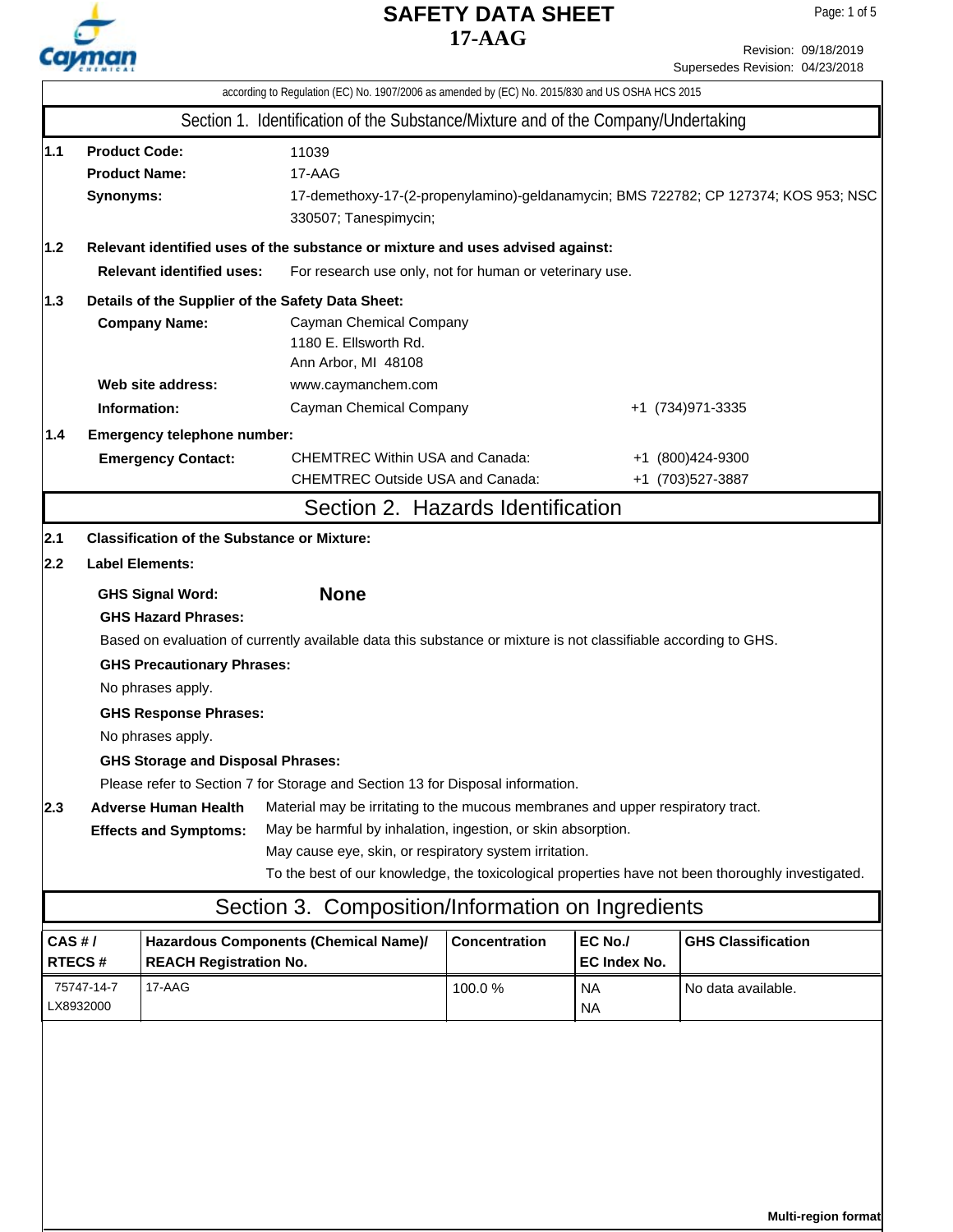

T.

### Revision: 09/18/2019 Supersedes Revision: 04/23/2018

|     |                                             | Section 4. First Aid Measures                                                                                                                                                                                     |  |  |  |  |
|-----|---------------------------------------------|-------------------------------------------------------------------------------------------------------------------------------------------------------------------------------------------------------------------|--|--|--|--|
| 4.1 | <b>Description of First Aid</b>             | Overexposure may cause: confusion, dermatitis, headache, drowsiness, dizziness, gastrointestinal                                                                                                                  |  |  |  |  |
|     | <b>Measures:</b>                            | disturbance, optic nerve damage (blindness), nausea, unconsciousness, vomiting, visual                                                                                                                            |  |  |  |  |
|     |                                             | disturbance, weakness.                                                                                                                                                                                            |  |  |  |  |
|     |                                             | May cause convulsions.                                                                                                                                                                                            |  |  |  |  |
|     |                                             | Once methanol is absorbed into the body, it is very slowly eliminated.                                                                                                                                            |  |  |  |  |
|     | In Case of Inhalation:                      | Remove to fresh air. If not breathing, give artificial respiration or give oxygen by trained personnel.<br>Get immediate medical attention.                                                                       |  |  |  |  |
|     | In Case of Skin Contact:                    | Immediately wash skin with soap and plenty of water for at least 20 minutes. Remove contaminated<br>clothing. Get medical attention if symptoms occur. Wash clothing before reuse.                                |  |  |  |  |
|     | In Case of Eye Contact:                     | Hold eyelids apart and flush eyes with plenty of water for at least 20 minutes. Have eyes examined<br>and tested by medical personnel.                                                                            |  |  |  |  |
|     | In Case of Ingestion:                       | Wash out mouth with water provided person is conscious. Never give anything by mouth to an<br>unconscious person. Get medical attention. Do NOT induce vomiting unless directed to do so by<br>medical personnel. |  |  |  |  |
| 4.2 |                                             | Important Symptoms and Overexposure may cause: confusion, dermatitis, headache, drowsiness, dizziness, gastrointestinal                                                                                           |  |  |  |  |
|     | <b>Effects, Both Acute and</b>              | disturbance, optic nerve damage (blindness), nausea, unconsciousness, vomiting, visual                                                                                                                            |  |  |  |  |
|     | Delayed:                                    | disturbance, weakness.                                                                                                                                                                                            |  |  |  |  |
|     |                                             | May cause convulsions.<br>Once methanol is absorbed into the body, it is very slowly eliminated.                                                                                                                  |  |  |  |  |
|     |                                             |                                                                                                                                                                                                                   |  |  |  |  |
|     |                                             | Section 5. Fire Fighting Measures                                                                                                                                                                                 |  |  |  |  |
| 5.1 | <b>Suitable Extinguishing</b>               | Use alcohol-resistant foam, carbon dioxide, water, or dry chemical spray.                                                                                                                                         |  |  |  |  |
|     | Media:                                      | Use water spray to cool fire-exposed containers.                                                                                                                                                                  |  |  |  |  |
|     | Media:                                      | Unsuitable Extinguishing A solid water stream may be inefficient.                                                                                                                                                 |  |  |  |  |
| 5.2 | Flammable Properties and No data available. |                                                                                                                                                                                                                   |  |  |  |  |
|     | Hazards:                                    |                                                                                                                                                                                                                   |  |  |  |  |
|     |                                             | No data available.                                                                                                                                                                                                |  |  |  |  |
|     | Flash Pt:                                   | No data.                                                                                                                                                                                                          |  |  |  |  |
|     | <b>Explosive Limits:</b>                    | LEL: No data.<br>UEL: No data.                                                                                                                                                                                    |  |  |  |  |
|     | <b>Autoignition Pt:</b>                     | No data.                                                                                                                                                                                                          |  |  |  |  |
| 5.3 |                                             | Fire Fighting Instructions: As in any fire, wear self-contained breathing apparatus pressure-demand (NIOSH approved or<br>equivalent), and full protective gear to prevent contact with skin and eyes.            |  |  |  |  |
|     |                                             | Section 6. Accidental Release Measures                                                                                                                                                                            |  |  |  |  |
| 6.1 | <b>Protective Precautions,</b>              | Avoid breathing vapors and provide adequate ventilation.                                                                                                                                                          |  |  |  |  |
|     |                                             | Protective Equipment and As conditions warrant, wear a NIOSH approved self-contained breathing apparatus, or respirator,                                                                                          |  |  |  |  |
|     | <b>Emergency Procedures:</b>                | and appropriate personal protection (rubber boots, safety goggles, and heavy rubber gloves).                                                                                                                      |  |  |  |  |
| 6.2 | <b>Environmental</b>                        | Take steps to avoid release into the environment, if safe to do so.                                                                                                                                               |  |  |  |  |
|     | <b>Precautions:</b>                         |                                                                                                                                                                                                                   |  |  |  |  |
| 6.3 |                                             | Methods and Material For Contain spill and collect, as appropriate.                                                                                                                                               |  |  |  |  |
|     | Up:                                         | Containment and Cleaning Transfer to a chemical waste container for disposal in accordance with local regulations.                                                                                                |  |  |  |  |
|     |                                             |                                                                                                                                                                                                                   |  |  |  |  |
|     |                                             |                                                                                                                                                                                                                   |  |  |  |  |
|     |                                             | Multi-region format                                                                                                                                                                                               |  |  |  |  |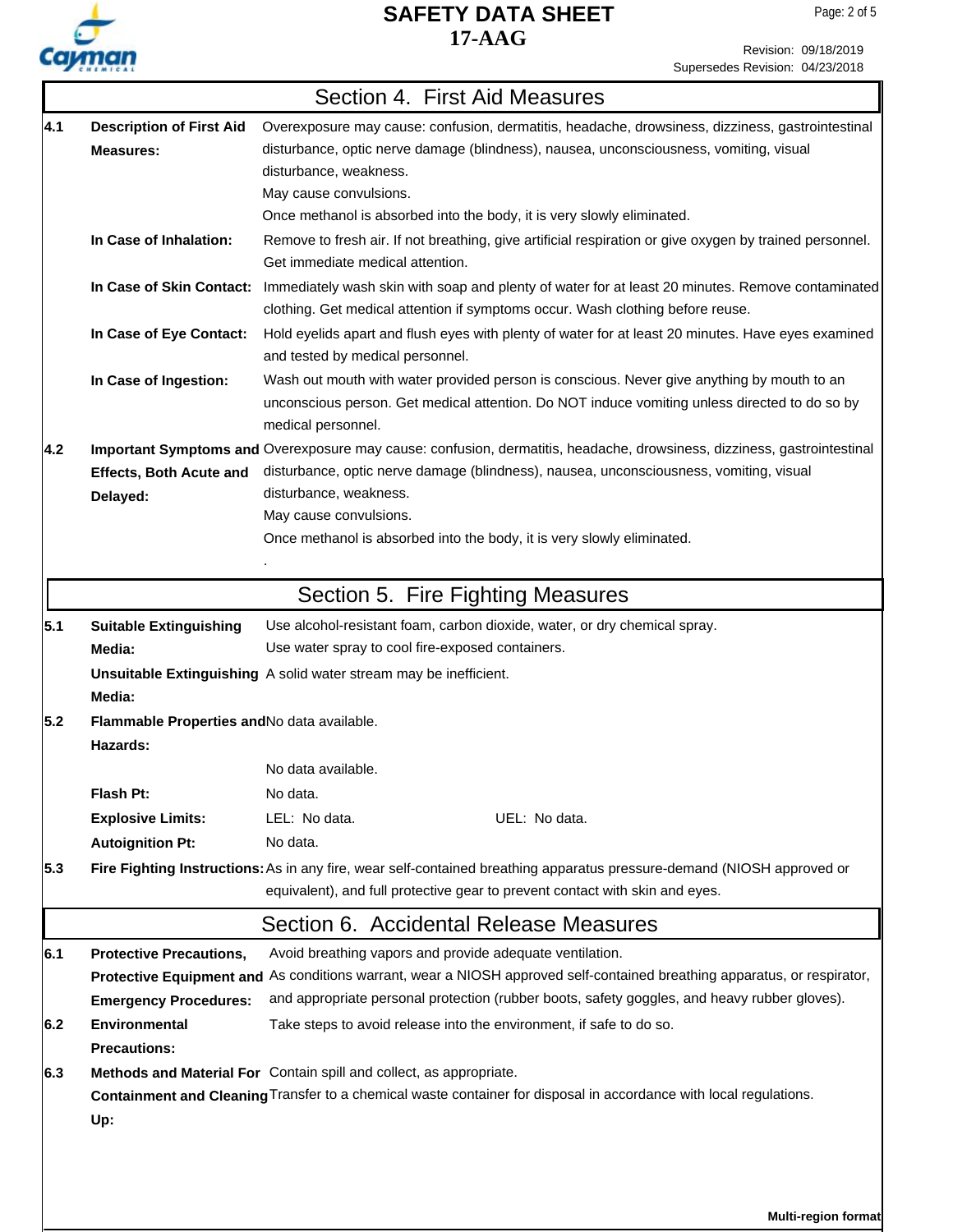

Revision: 09/18/2019

|                                                                                                                        | Supersedes Revision: 04/23/2018                                                                               |  |  |  |  |  |  |
|------------------------------------------------------------------------------------------------------------------------|---------------------------------------------------------------------------------------------------------------|--|--|--|--|--|--|
|                                                                                                                        | Section 7. Handling and Storage                                                                               |  |  |  |  |  |  |
| Precautions To Be Taken Avoid breathing dust/fume/gas/mist/vapours/spray.                                              |                                                                                                               |  |  |  |  |  |  |
|                                                                                                                        | Avoid prolonged or repeated exposure.                                                                         |  |  |  |  |  |  |
|                                                                                                                        | Precautions To Be Taken Keep container tightly closed.                                                        |  |  |  |  |  |  |
|                                                                                                                        | Store in accordance with information listed on the product insert.                                            |  |  |  |  |  |  |
|                                                                                                                        | Section 8. Exposure Controls/Personal Protection                                                              |  |  |  |  |  |  |
| <b>Exposure Parameters:</b>                                                                                            |                                                                                                               |  |  |  |  |  |  |
| <b>Exposure Controls:</b>                                                                                              |                                                                                                               |  |  |  |  |  |  |
| <b>Engineering Controls</b>                                                                                            | Use process enclosures, local exhaust ventilation, or other engineering controls to control airborne          |  |  |  |  |  |  |
| (Ventilation etc.):                                                                                                    | levels below recommended exposure limits.                                                                     |  |  |  |  |  |  |
| <b>Personal protection equipment:</b>                                                                                  |                                                                                                               |  |  |  |  |  |  |
| <b>Eye Protection:</b>                                                                                                 | Safety glasses                                                                                                |  |  |  |  |  |  |
| <b>Protective Gloves:</b>                                                                                              | Compatible chemical-resistant gloves                                                                          |  |  |  |  |  |  |
| Other Protective Clothing: Lab coat                                                                                    |                                                                                                               |  |  |  |  |  |  |
| <b>Respiratory Equipment</b>                                                                                           | NIOSH approved respirator, as conditions warrant.                                                             |  |  |  |  |  |  |
| (Specify Type):                                                                                                        |                                                                                                               |  |  |  |  |  |  |
| Work/Hygienic/Maintenan Do not take internally.                                                                        |                                                                                                               |  |  |  |  |  |  |
| Facilities storing or utilizing this material should be equipped with an eyewash and a safety shower.<br>ce Practices: |                                                                                                               |  |  |  |  |  |  |
| Wash thoroughly after handling.                                                                                        |                                                                                                               |  |  |  |  |  |  |
|                                                                                                                        | No data available.                                                                                            |  |  |  |  |  |  |
|                                                                                                                        | Section 9. Physical and Chemical Properties                                                                   |  |  |  |  |  |  |
|                                                                                                                        | Information on Basic Physical and Chemical Properties                                                         |  |  |  |  |  |  |
| <b>Physical States:</b>                                                                                                | [ ] Gas<br>[ ] Liquid<br>[X] Solid                                                                            |  |  |  |  |  |  |
| <b>Appearance and Odor:</b>                                                                                            | A crystalline solid                                                                                           |  |  |  |  |  |  |
|                                                                                                                        | No data.                                                                                                      |  |  |  |  |  |  |
| <b>Melting Point:</b>                                                                                                  | No data.                                                                                                      |  |  |  |  |  |  |
| <b>Boiling Point:</b>                                                                                                  | No data.                                                                                                      |  |  |  |  |  |  |
|                                                                                                                        | No data.                                                                                                      |  |  |  |  |  |  |
| <b>Evaporation Rate:</b>                                                                                               | No data.                                                                                                      |  |  |  |  |  |  |
| Flammability (solid, gas):                                                                                             | No data available.                                                                                            |  |  |  |  |  |  |
| <b>Explosive Limits:</b>                                                                                               | LEL: No data.<br>UEL: No data.                                                                                |  |  |  |  |  |  |
| Vapor Pressure (vs. Air or mm                                                                                          | No data.                                                                                                      |  |  |  |  |  |  |
|                                                                                                                        |                                                                                                               |  |  |  |  |  |  |
| Vapor Density (vs. Air = 1):                                                                                           | No data.                                                                                                      |  |  |  |  |  |  |
| Specific Gravity (Water = 1):                                                                                          | No data.                                                                                                      |  |  |  |  |  |  |
| <b>Solubility in Water:</b>                                                                                            | No data.                                                                                                      |  |  |  |  |  |  |
| <b>Solubility Notes:</b>                                                                                               | ~0.25 mg/ml in a 1:3 solution of DMSO:PBS (pH 7.2); ~5 mg/ml in EtOH; ~20 mg/ml in<br>DMSO; ~10 mg/ml in DMF; |  |  |  |  |  |  |
| <b>Octanol/Water Partition</b>                                                                                         | No data.                                                                                                      |  |  |  |  |  |  |
|                                                                                                                        |                                                                                                               |  |  |  |  |  |  |
|                                                                                                                        |                                                                                                               |  |  |  |  |  |  |

**Multi-region format**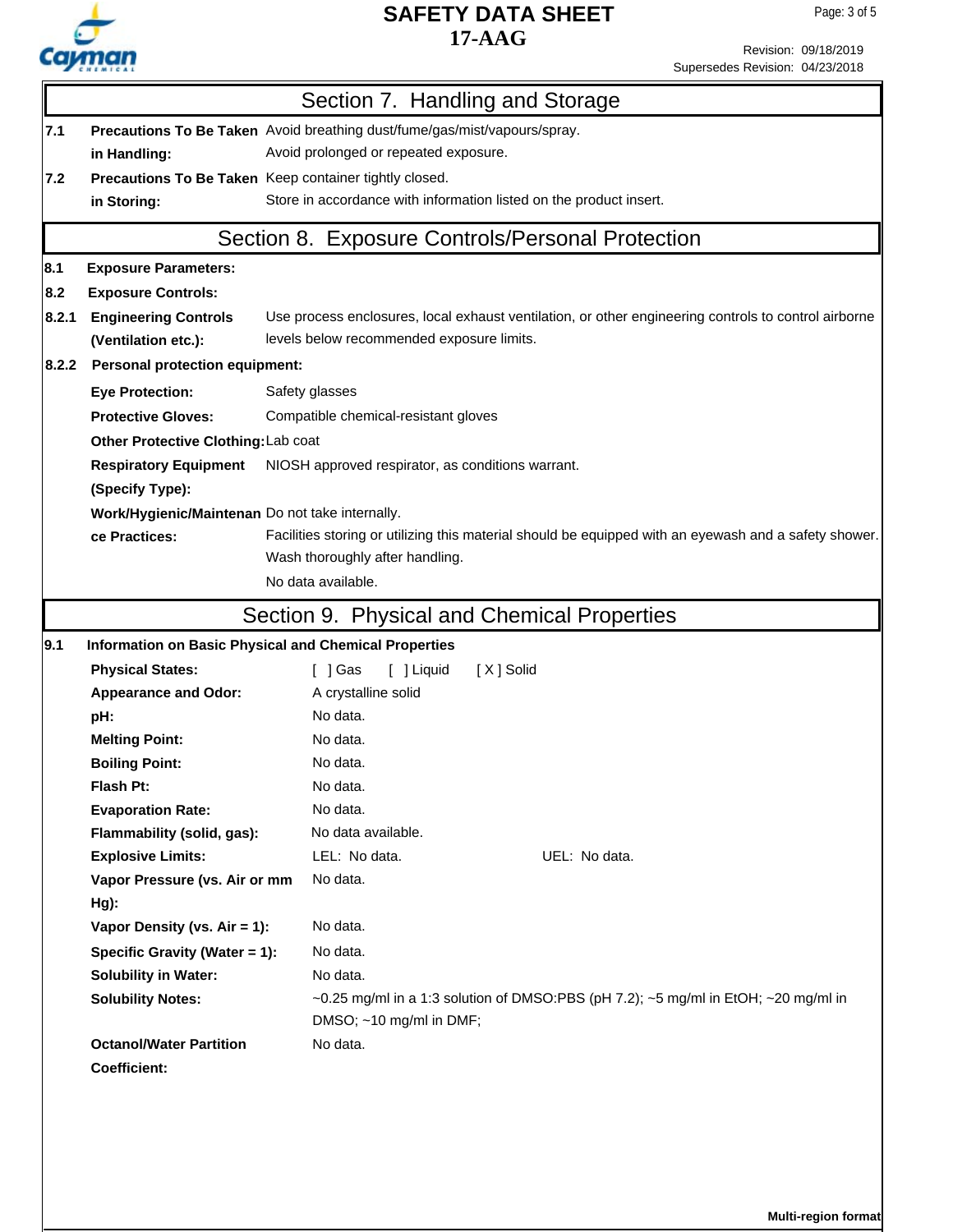|               |                                                                |                                        |                                                                                              | <b>SAFETY DATA SHEET</b>                                                      |          |             |                                 | Page: 4 of 5         |  |
|---------------|----------------------------------------------------------------|----------------------------------------|----------------------------------------------------------------------------------------------|-------------------------------------------------------------------------------|----------|-------------|---------------------------------|----------------------|--|
|               |                                                                |                                        |                                                                                              |                                                                               | $17-AAG$ |             |                                 | Revision: 09/18/2019 |  |
|               |                                                                |                                        |                                                                                              |                                                                               |          |             | Supersedes Revision: 04/23/2018 |                      |  |
|               | <b>Autoignition Pt:</b>                                        |                                        | No data.                                                                                     |                                                                               |          |             |                                 |                      |  |
|               |                                                                | <b>Decomposition Temperature:</b>      | No data.                                                                                     |                                                                               |          |             |                                 |                      |  |
|               | <b>Viscosity:</b>                                              |                                        | No data.                                                                                     |                                                                               |          |             |                                 |                      |  |
| $ 9.2\rangle$ | <b>Other Information</b>                                       |                                        |                                                                                              |                                                                               |          |             |                                 |                      |  |
|               | <b>Percent Volatile:</b>                                       |                                        | No data.                                                                                     |                                                                               |          |             |                                 |                      |  |
|               |                                                                | <b>Molecular Formula &amp; Weight:</b> | C31H43N3O8                                                                                   | 585.7                                                                         |          |             |                                 |                      |  |
|               |                                                                |                                        |                                                                                              | Section 10. Stability and Reactivity                                          |          |             |                                 |                      |  |
| 10.1          | <b>Reactivity:</b>                                             |                                        | No data available.                                                                           |                                                                               |          |             |                                 |                      |  |
| 10.2          | Stability:<br>Unstable [ ]<br>Stable $[X]$                     |                                        |                                                                                              |                                                                               |          |             |                                 |                      |  |
| 10.3          | <b>Stability Note(s):</b>                                      |                                        |                                                                                              | Stable if stored in accordance with information listed on the product insert. |          |             |                                 |                      |  |
|               | <b>Polymerization:</b><br>Will not occur [X]<br>Will occur [ ] |                                        |                                                                                              |                                                                               |          |             |                                 |                      |  |
| 10.4          |                                                                | <b>Conditions To Avoid:</b>            | No data available.                                                                           |                                                                               |          |             |                                 |                      |  |
| 10.5          |                                                                |                                        | Incompatibility - Materials strong oxidizing agents                                          |                                                                               |          |             |                                 |                      |  |
|               | To Avoid:                                                      |                                        |                                                                                              |                                                                               |          |             |                                 |                      |  |
| 10.6          | <b>Hazardous</b>                                               |                                        | No data available.                                                                           |                                                                               |          |             |                                 |                      |  |
|               | <b>Decomposition or</b>                                        |                                        |                                                                                              |                                                                               |          |             |                                 |                      |  |
|               | <b>Byproducts:</b>                                             |                                        |                                                                                              |                                                                               |          |             |                                 |                      |  |
|               |                                                                |                                        |                                                                                              | Section 11. Toxicological Information                                         |          |             |                                 |                      |  |
| 11.1          | <b>Information on</b>                                          |                                        | The toxicological effects of this product have not been thoroughly studied.                  |                                                                               |          |             |                                 |                      |  |
|               |                                                                | <b>Toxicological Effects:</b>          | 17-AAG - Toxicity Data: Intraperitoneal TDLO (mouse): 125 mg/kg;                             |                                                                               |          |             |                                 |                      |  |
|               | <b>Chronic Toxicological</b>                                   |                                        | 17-AAG - Investigated as a drug and tumorigen.                                               |                                                                               |          |             |                                 |                      |  |
|               | Effects:                                                       |                                        | Only select Registry of Toxic Effects of Chemical Substances (RTECS) data is presented here. |                                                                               |          |             |                                 |                      |  |
|               | See actual entry in RTECS for complete information.            |                                        |                                                                                              |                                                                               |          |             |                                 |                      |  |
|               |                                                                |                                        |                                                                                              | 17-AAG RTECS Number: LX8932000                                                |          |             |                                 |                      |  |
| CAS #         |                                                                |                                        | <b>Hazardous Components (Chemical Name)</b>                                                  |                                                                               | NTP      | <b>IARC</b> | <b>ACGIH</b>                    | <b>OSHA</b>          |  |
|               | 75747-14-7                                                     | 17-AAG                                 |                                                                                              |                                                                               | n.a.     | n.a.        | n.a.                            | n.a.                 |  |
|               |                                                                |                                        |                                                                                              | Section 12. Ecological Information                                            |          |             |                                 |                      |  |
| 12.1          | <b>Toxicity:</b>                                               |                                        |                                                                                              | Avoid release into the environment.                                           |          |             |                                 |                      |  |
|               |                                                                |                                        |                                                                                              | Runoff from fire control or dilution water may cause pollution.               |          |             |                                 |                      |  |
| 12.2          | <b>Persistence and</b>                                         |                                        | No data available.                                                                           |                                                                               |          |             |                                 |                      |  |
|               | Degradability:                                                 |                                        |                                                                                              |                                                                               |          |             |                                 |                      |  |
| 12.3          | <b>Bioaccumulative</b>                                         |                                        | No data available.                                                                           |                                                                               |          |             |                                 |                      |  |
|               | Potential:                                                     |                                        |                                                                                              |                                                                               |          |             |                                 |                      |  |
| 12.4          | <b>Mobility in Soil:</b>                                       |                                        | No data available.                                                                           |                                                                               |          |             |                                 |                      |  |
| 12.5          |                                                                |                                        | Results of PBT and vPvB No data available.                                                   |                                                                               |          |             |                                 |                      |  |
|               | assessment:                                                    |                                        |                                                                                              |                                                                               |          |             |                                 |                      |  |
| 12.6          |                                                                | Other adverse effects:                 | No data available.                                                                           |                                                                               |          |             |                                 |                      |  |
|               |                                                                |                                        |                                                                                              |                                                                               |          |             |                                 |                      |  |
|               |                                                                |                                        |                                                                                              |                                                                               |          |             |                                 |                      |  |
|               |                                                                |                                        |                                                                                              |                                                                               |          |             |                                 |                      |  |
|               |                                                                |                                        |                                                                                              |                                                                               |          |             |                                 |                      |  |
|               |                                                                |                                        |                                                                                              |                                                                               |          |             |                                 |                      |  |
|               |                                                                |                                        |                                                                                              |                                                                               |          |             |                                 |                      |  |
|               |                                                                |                                        |                                                                                              |                                                                               |          |             |                                 |                      |  |

**Multi-region format**